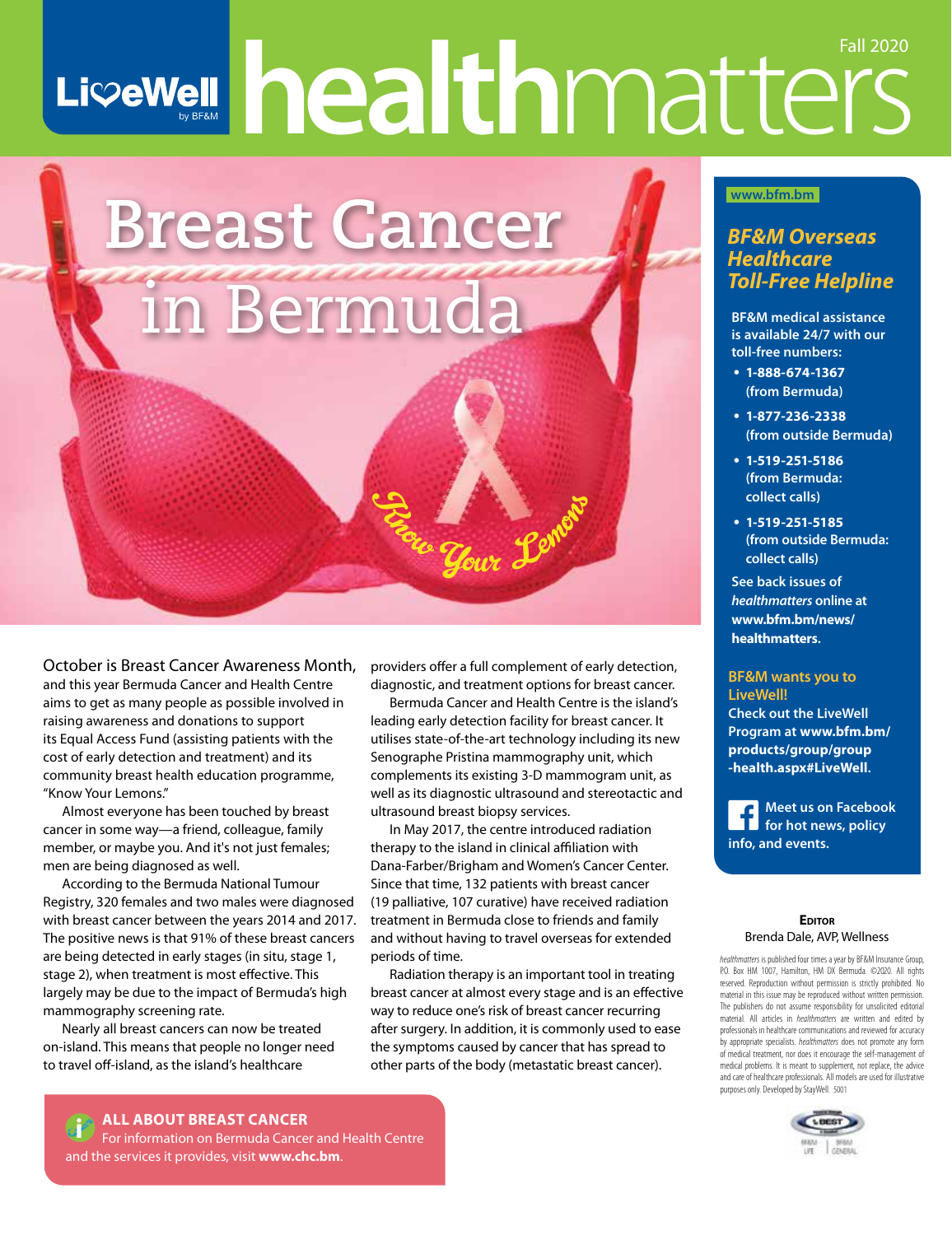# **health**matters

*Staying Healthy* During the Coronavirus **Outbreak** 

With the outbreak of COVID-19, staying healthy is top of mind for most of us. While you're probably taking all the preventive steps to keep the virus at bay, don't neglect other aspects of your health. During this stressful time, it's more important than ever to care for your whole body.

**Choose a healthy diet.** Whether you're shopping for groceries online or stocking up in a store, be sure to fill your pantry and refrigerator with healthy options. These include produce (fresh, frozen, or canned), low-fat or fat-free dairy, proteins, and whole grains.

**Be active.** Even if gyms are closed, you can exercise in and around your home. Vary your routine with a mix of stretching, cardio, and

strength training. Consider joining an online exercise class.

**Get enough sleep.** Most adults need at least seven hours of sleep each night. For better slumber, go to bed and get up at the same time each day and keep electronics out of your bedroom.

**Stay connected.** Even if you're physically separated from friends and family, keep in touch with video chats or virtual movie nights.

**STAY INFORMED**<br>
For the latest COVID-19 updates, visit **www.gov.bm/coronavirus**.

# Getting Vaccinated Is Still Crucial

You've been sticking closer to home to stay safe from COVID-19. What should you do if it's time for you or your child to get a vaccine?

Don't skip it. Avoiding vaccines increases the risk for several other dangerous diseases. Even in these times, it's important to keep up with your family's vaccine schedule. In fact, there may be added reason to do so. If you end up with both COVID-19 and another illness at the same time, your care may be more complicated. It makes sense to do all you can to prevent other diseases.

Vaccines protect you and your children against serious—and sometimes deadly—diseases. Plus, staying up to date on vaccinations helps you avoid spreading a disease to those around you. That includes the young, the old, and anyone with a weak immune system.

So be sure to schedule any vaccines that are due now. And catch up on any that are late.

**WHAT YOU NEED** For immunization schedules for children and adults, visit **www.gov.bm/immunization-schedules-children-and-adults**.

**health facts**

# **1 Simple Strategy Saves Sight as You Age**

If you have the eye disease known as age-related macular degeneration, or AMD, missing even a single vision care visit can worsen your eyesight, a recent study finds. And if your eyes are healthy now, regular exams can help keep them that way.

#### **Who's At Risk**

For people 50 and older, AMD is a major contributor to vision loss. Your central vision blurs and you may see blank spots, making it hard to read, drive, or see faces.

You're more likely to develop AMD if you:

- Smoke
- Are 50 or older
- Have high blood pressure
- Have a family history of the condition

#### **Get Regular Exams**

Even if you don't have AMD, having a dilated eye exam—where the doctor looks inside your eye for hidden problems—is the best step for your eye health. After age 60, schedule this exam once every year or two.

If your doctor's office has an online scheduling system, use it. You may find it easier to remember and show up for your appointments. Another option? Book your next visit when you're leaving the previous one, so you don't forget.